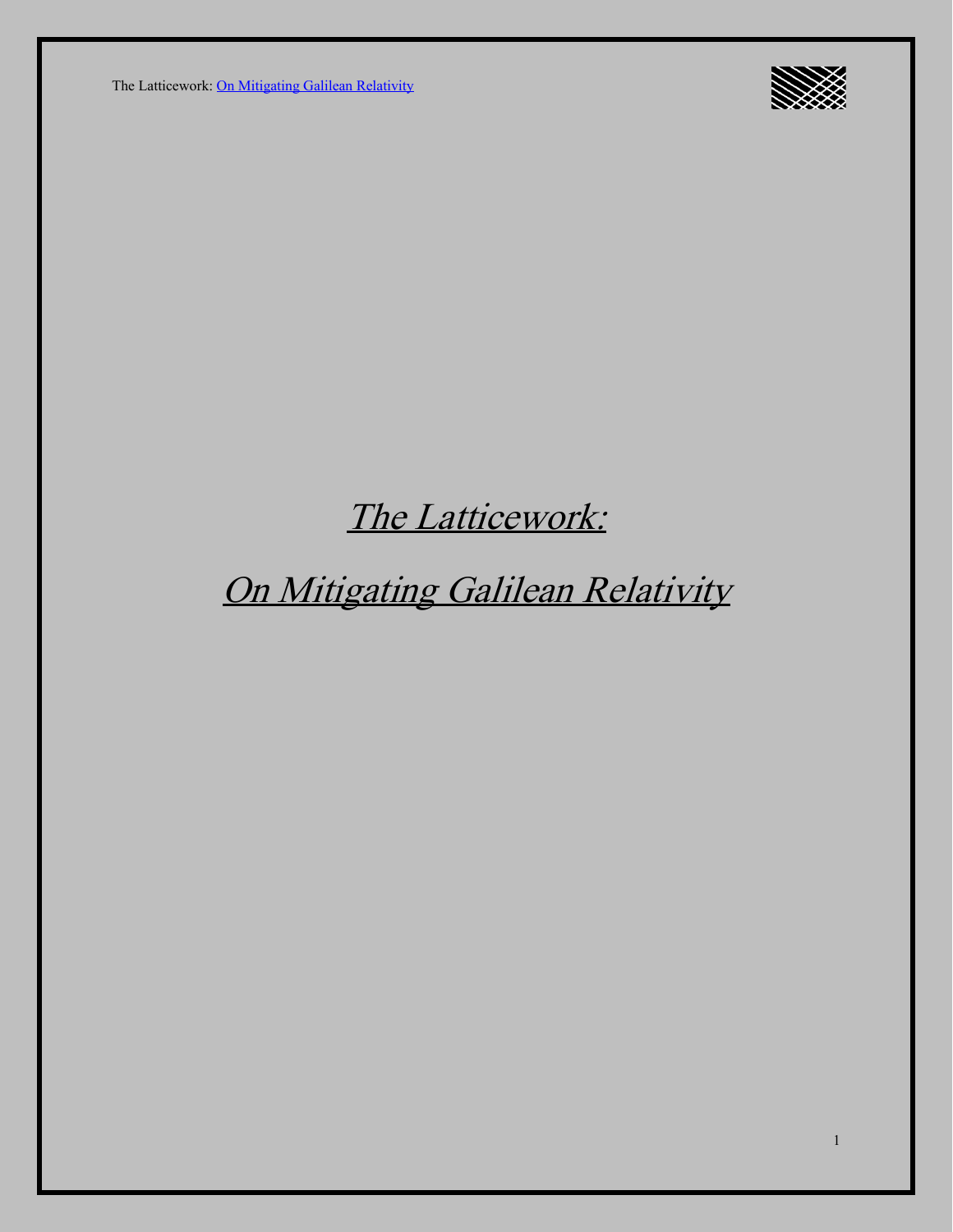

What I noted since the really big ideas carry 95% of the freight, it wasn't at all hard for me to pick up all the big ideas from all the big disciplines and make them a standard part of my mental routines. Once you have the ideas, of course, they are no good if you don't practice – if you don't practice you lose it. So, I went through life constantly practicing this model of the multidisciplinary approach. Well, I can't tell you what that's done for me. It's made life more fun, it's made me more constructive, it's made me more helpful to others, it's made me enormously rich, you name it, that attitude really helps…



…It doesn't help you just to know them enough just so you can give them back on an exam and get an A. You have to learn these things in such a way that they're in a mental latticework in your head and you automatically use them for the rest of your life.

– Charlie Munger,

[2007 USC Gould School of Law Commencement Speech](https://www.youtube.com/watch?v=5U0TE4oqj24)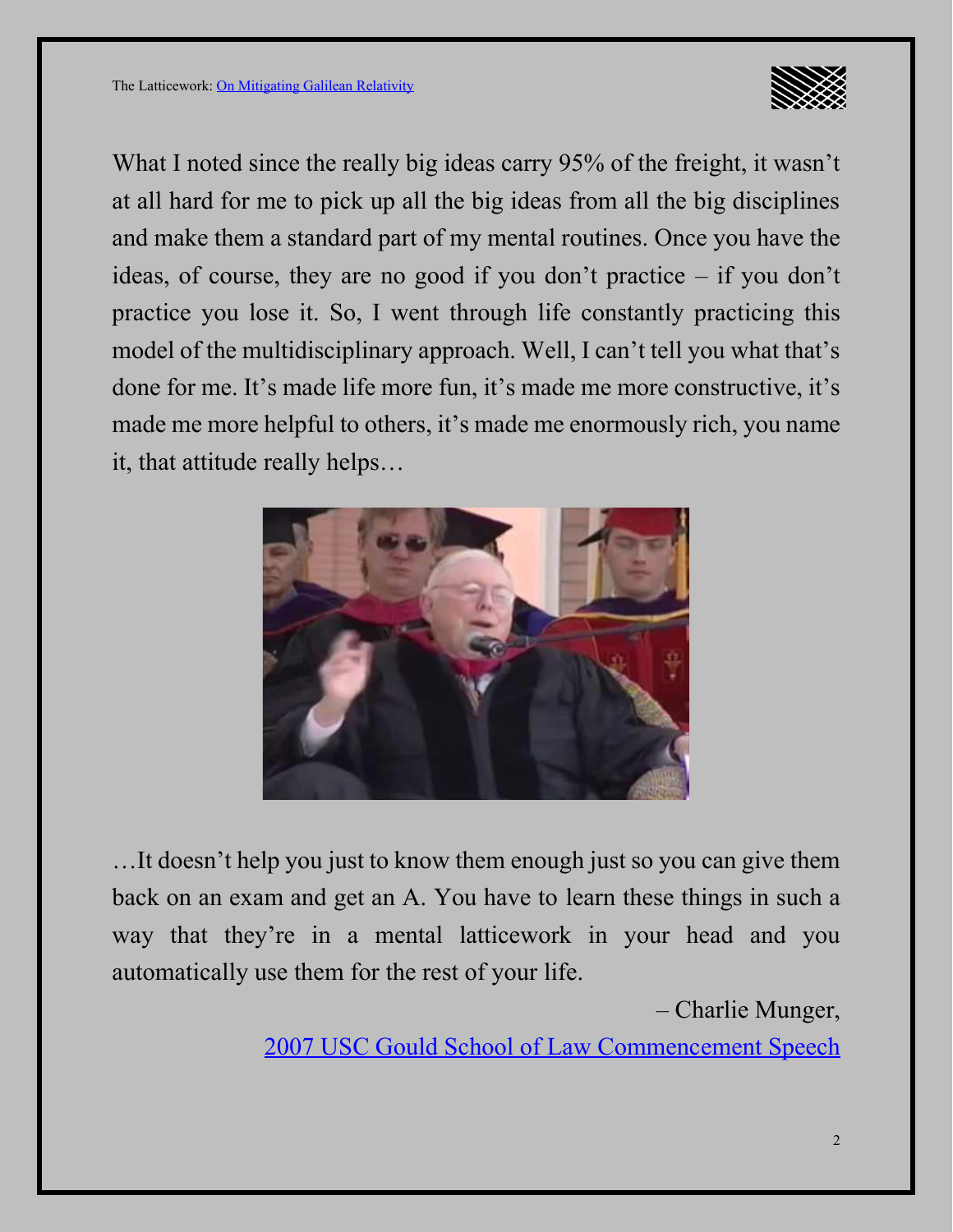

### Galilean Relativity

Galilean Relativity states that we can never fully grasp, define, or understand a system we are part of. This is to say, "distance provides perspective" and wisdom in life is often about perspective.

We can escape Galilean Relativity by stepping out of our system. This "fresh set of eyes" allows us to gain perspective and to see problems for what they are. Theoretically, if we can overcome Galilean Relativity, eliminating our blindspots, we'll also eliminate our mistakes–as all mistakes come from blindspots.



There is more than one way to look at any situation, namely one where we are NOT the center of the universe –I'm operating on the automatic, unconscious belief that I am the center of the world, and that my immediate needs and feelings are what should determine the world's priorities. The thing is that, of course, there are totally different ways to think about these kinds of situations. In this traffic, all these vehicles stopped and idling in my way, it's not impossible that some of these people in SUV's have been in horrible auto accidents in the past, and now find driving so terrifying that their therapist has all but ordered them to get a huge, heavy SUV so they can feel safe enough to drive. Or that the Hummer that just cut me off is maybe being driven by a father whose little child is hurt or sick in the seat next to him, and he's trying to get this kid to the hospital, and he's in a bigger, more legitimate hurry than I am: it is actually I who am in HIS way.

David Foster Wallace, [This is Water](https://www.youtube.com/watch?v=PhhC_N6Bm_s)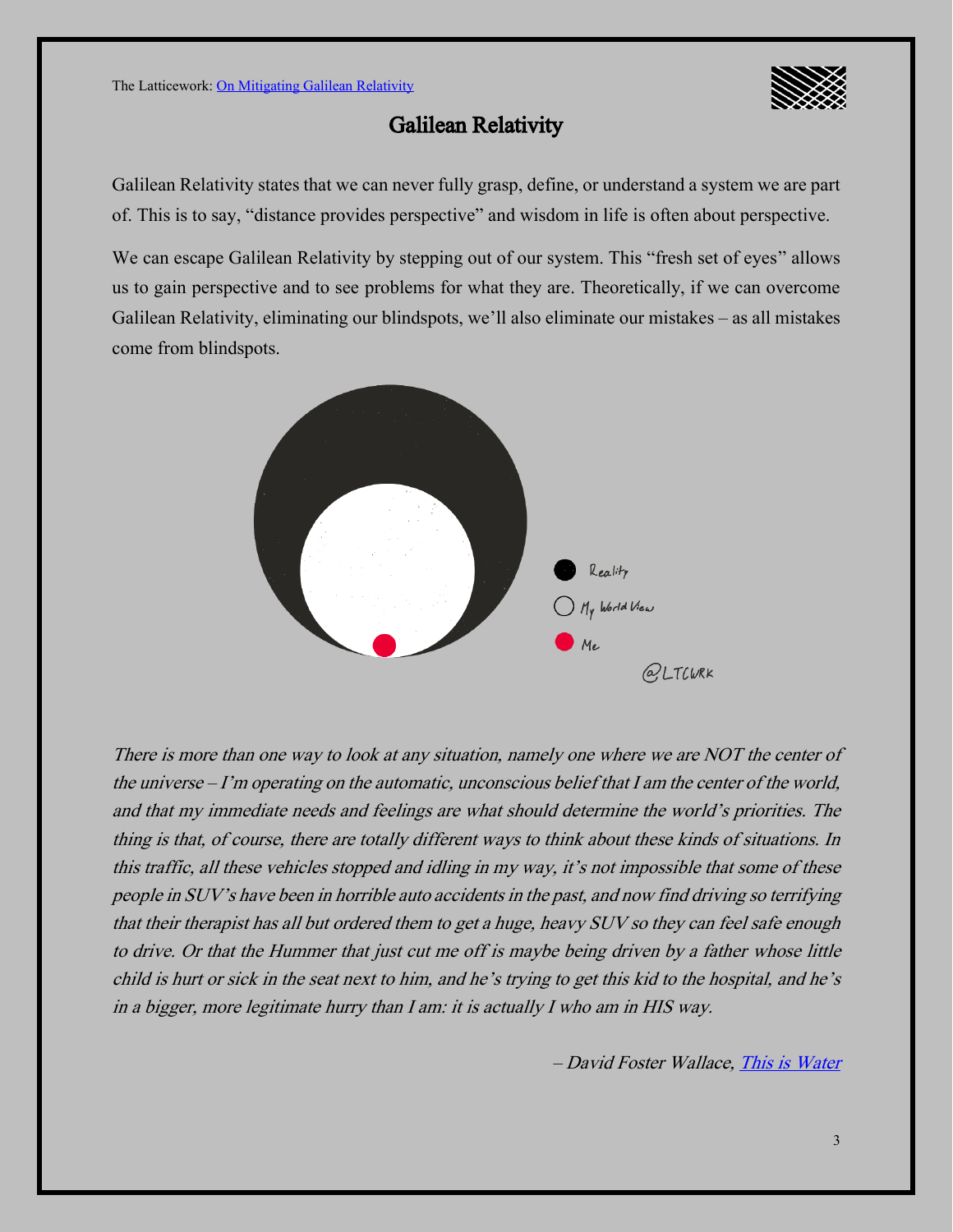

Galilean Relativity is one of the keystone ideas within The Latticework. Why? Well, all these mental models are tools to help us mitigate our blind spots and Galilean Relativity is the roadmap to help define and mitigate these blind spots.

So, our exercise is now to think through tools, tactics, routines, habits, mindsets, processes that can help us remove blind spots to the extent that it is possible.

What follows are some of these tools in as digestible and condensed a manner as we could manage. We hope they're helpful!

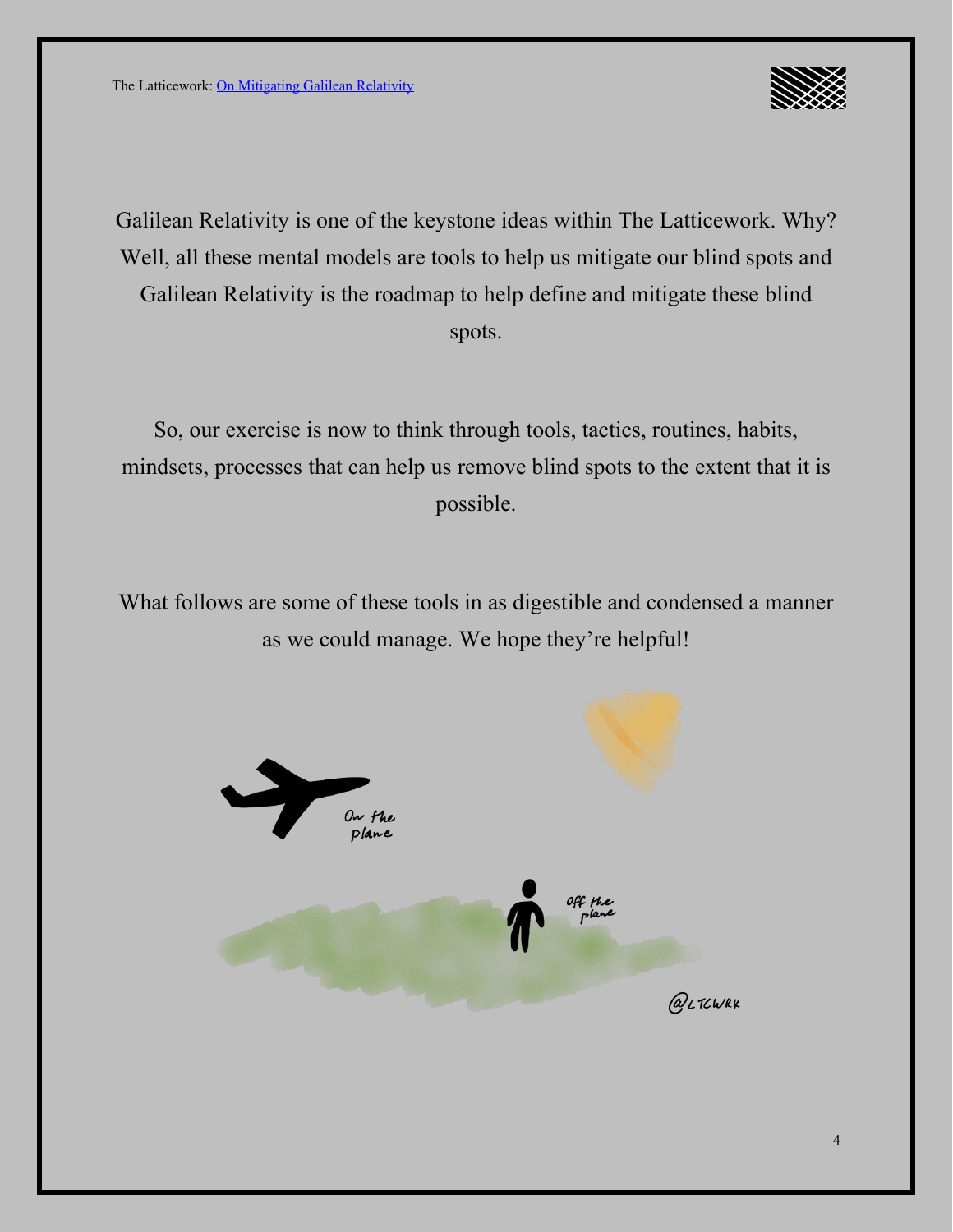

What are the practical ways to mitigate blind spots?

- 1. Becoming multidisciplinary! The whole point of having a broad array of mental models is so that you have access to the right tool at the right time in the right context. We don't want to be the man with only a hammer and becoming multidisciplinary aids us in this journey. See **The Latticework** and **Mental Models**
- 2. [Future authoring](https://www.selfauthoring.com/future-authoring) / [Understand myself](https://www.understandmyself.com/) / [The Infinite Game](https://blas.com/the-infinite-game) it is a missed opportunity that formal education doesn't do this type of self-reflection on an annual basis. Imagine how valuable it would be to have students take a day every year to reflect on what they actually want out of life, to define success in their eyes and what pitfalls they might fall into along this journey. It doesn't need to be perfect, it is simply the process of taking time to think and self-reflect that is most helpful. Although school doesn't and probably won't do anything like this, we can take it into our own hands and the links above can help you in this journey.
- 3. Conduct the "Buried Dreams Exercise" from *[The Artist's Way](https://blas.com/the-artists-way/)*. Too often we wait for "later" to do these types of exercises, but later might never come. Prioritize and make the time for these types of pursuits…
	- List 5 hobbies that sound fun
	- List 5 classes that sound fun
	- List 5 things you personally would *never* do that sound fun
	- List 5 skills that would be fun to have
	- List 5 things you used to enjoy doing
	- List 5 silly things you would like to try once
- 4. Bezos' [Regret Minimization Framework](https://www.youtube.com/watch?v=jwG_qR6XmDQ) "I knew that when I was 80 I was not going to regret having tried this. I was not going to regret trying to participate in this thing called the Internet that I thought was going to be a really big deal. I knew that if I failed I wouldn't regret that, but I knew the one thing I might regret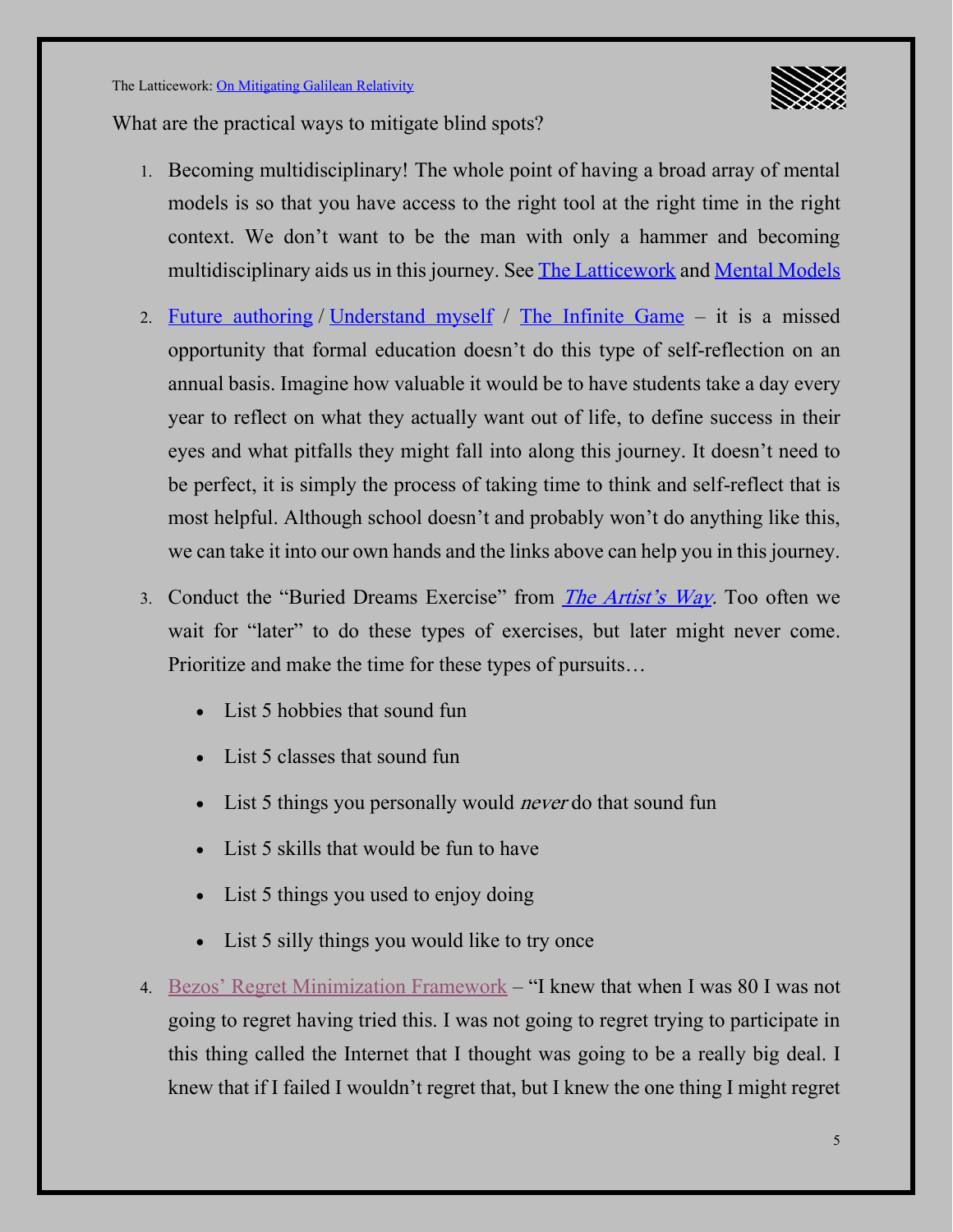

is not ever having tried." This mindset helps puts things into perspective, helping us step out of our system and make decisions that are optimal in the long-term. They might seem foolish and scary in the moment, but 80-year-old you knows it is the right thing to do.



- 5. Checklists Pilots, surgeons, and other jobs that have a lot on the line tend to have checklists to follow. It isn't because these people are forgetful or incompetent, it's because we're human! In high-pressure situations, having a thoughtful, clear, concise, actionable checklist can be lifesaving. Where appropriate, create checklists for yourself to make sure you're covering all your bases, consistently attending to everything you find important, setting healthy routines and habits, etc. See *[The Checklist Manifesto](https://blas.com/the-checklist-manifesto/)*
- 6. Learning From Your Own and Others' Experiences The beauty of books, podcasts, interviews, and more is that they allow us to learn and benefit from the failures and successes of others. Humans, amazingly, have the capacity to learn from others and, while we should leverage that to the hilt, we need to balance that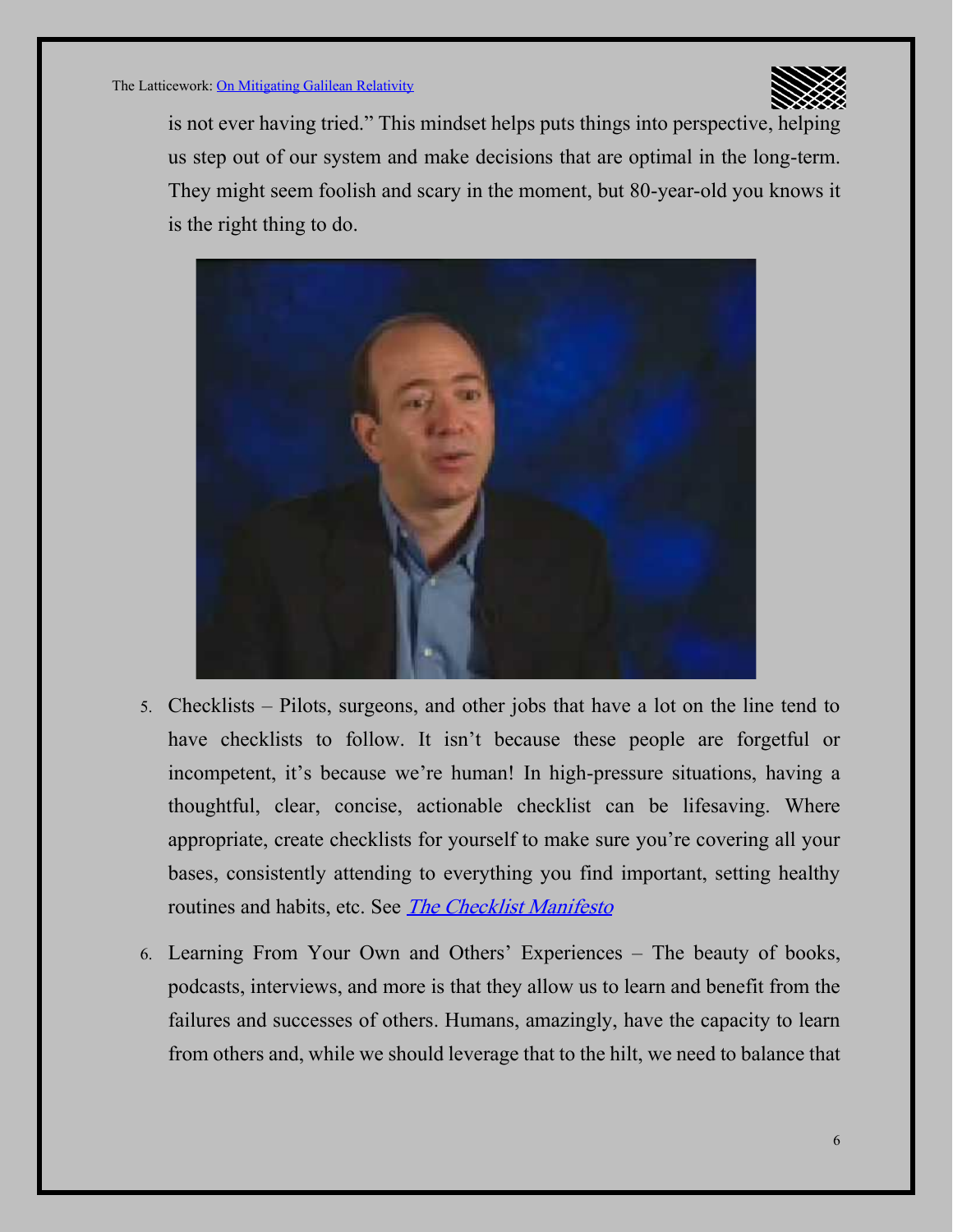

with doing and building things ourselves! Naval's interview with **[Kapil Gupta](https://nav.al/kapil)** is fantastic in this regard.

- 7. Journaling / Writing one of the main benefits of journaling is that you get to relive what you were thinking and feeling at a given time. It is harder to rewrite history when you see your own handwriting contradicting your memory! It happens to me embarrassingly often where I recall an event one way but my journal clearly shows me something else. Writing in general has fantastic blind spot mitigating qualities.
- 8. Teaching others– Take time to write out your thinking, ideas, decisions and then take the time to teach or explain it to others. The best way to learn is to teach. This shines a light on our lack of understanding and forces us to sharpen our thinking. Importantly, we must attempt to explain things in simple words where [insider jargon](https://blas.com/learning-to-learn) isn't a requirement. The ideal is using language and concepts that an inquisitive 15-year-old would be able to comprehend. Aim to have a mastermind group that you trust and can turn to when you need to see how well you understand something.
- 9. Intergenerational learning a key Galilean Relativity idea is that 40-year-old us can clearly see mistakes that 30-year-old us made but that were not apparent at the time. Through intergenerational learning, we can download the wisdom of those who are older than us, helping us avoid mistakes that they can clearly see we're making but that we're blind to. Frank Shamrock, the famous boxing coach, had a beautiful regiment that tied together several of our concepts. He called it his plus/minus/equals approach. He had each of his boxers train with someone better than him or her (plus), someone worse (minus), and a peer (equals). Seeking something similar in our lives would be time well spent.
- 10. Through reading Learning from the success and mistakes of others is one of life's great shortcuts. It helps us see parallels over time, learn how the great thinkers and leaders of history dealt with various situations, giving us various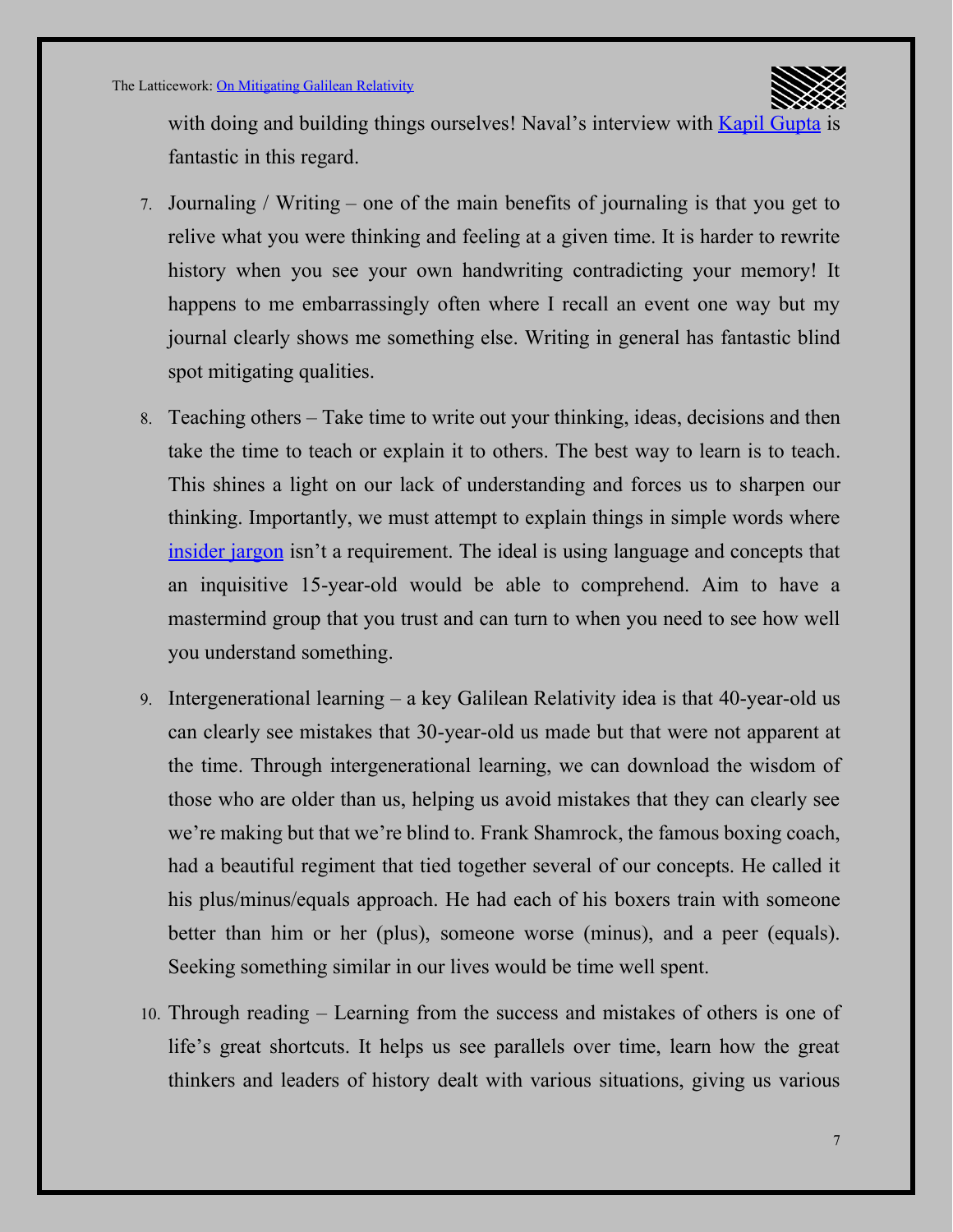

perspectives and mental tools that are now at our disposal. Life is too short and complex to try to figure everything out on your own – take advantage of the world's greatest thinkers and the wisdom they've built up over the ages.

- 11. Therapy Having a trusted therapist is one of the most effective means of mitigating blind spots as they can be dispassionate observers who have perspective that you don't or can't have. They can use non-judgmental language to poke and prod, restate what you've said so that you can see it in a different light, ask you questions that would be too emotionally explosive if they came from a significant other or family member, and more. The perspective a good therapist can bring is almost impossible to overstate.
- 12. Newspaper test Buffett has a wonderful mental trick to see if something is worth doing. He asks himself and others if they would still take the action in question if it were to be reported on the front page of the local newspaper the next day. If they would be embarrassed by this in any way, steer clear. You want to be in the middle of the playing field, giving yourself significant [margins of safety](https://ltcwrk.com/engineering/margin-of-safety/) before you get "out of bounds."
- 13. The loving "uncle" strategy aim to have a loving uncle or aunt in your life (whether related by blood or not) who is not afraid to give you some tough love. Somebody who can tell you squarely what you need to do to improve, someone who is willing to unconditionally share what your strengths and flaws are. Don't ask your parents or significant others – they'll likely be too nice or give you a list so long that it's unworkable. The "uncle" or "aunt" is the prefect combination of loving yet tough.
- 14. Pre-Mortem working through problems and decisions before they're made is a fantastic tactic, something businesspeople and militaries use for important decisions. If we can see why something might fail before it actually does, it could help us see the vulnerabilities and flaws before implementing them. It is amazing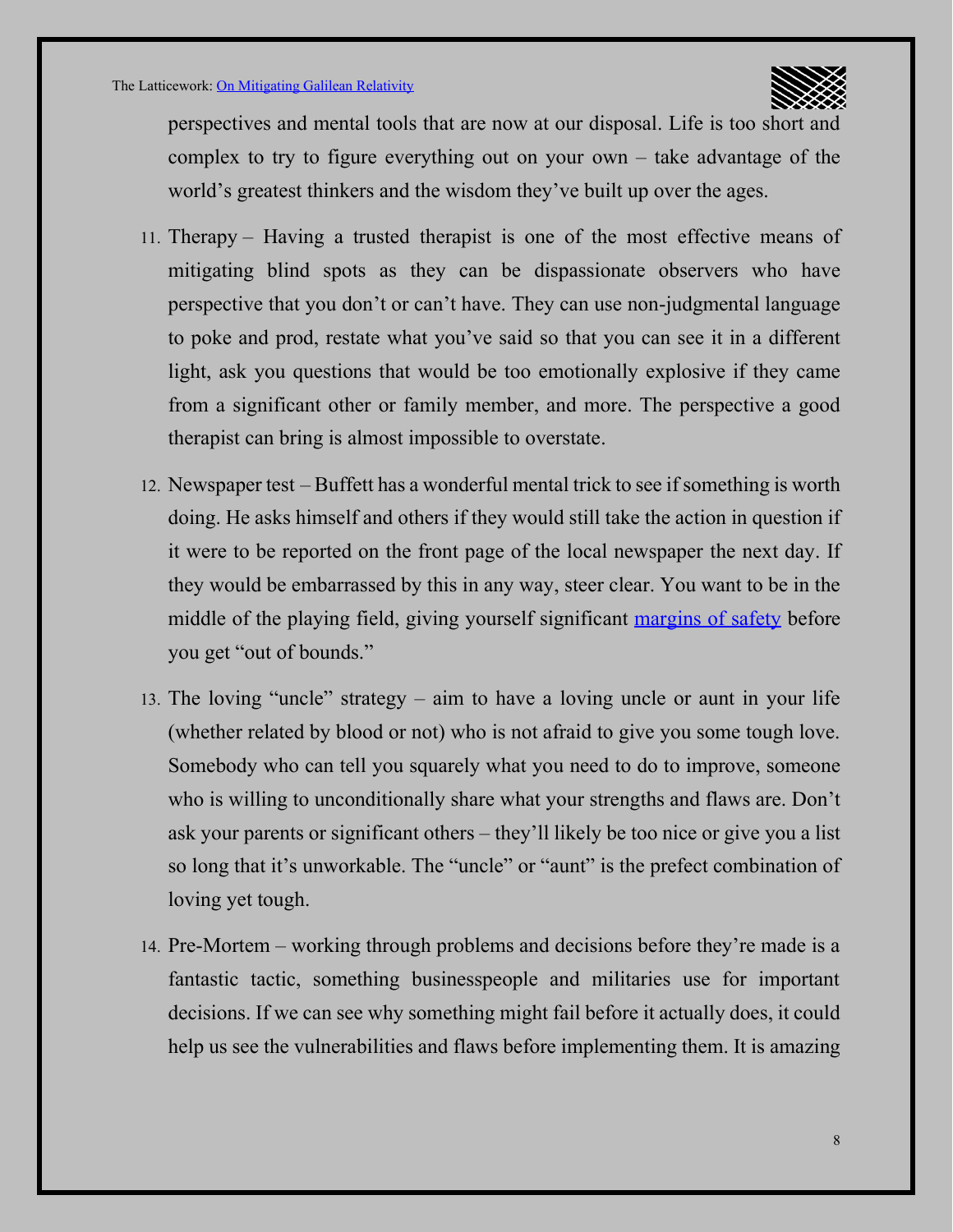

how often you can ask the question, "If this were to fail, why did it fail?" and come back with several answers to that question. [Invert](https://ltcwrk.com/mathematics/inversion/) the problem.

15. [On Having Opinions](https://ltcwrk.com/worldly-wisdom/on-having-opinions/) – Charlie Munger has an iron rule that he must be able to argue the opposite point of view as clearly as his own. This forces you to change perspective – to see both sides – helping to at least open your mind to other potentialities. This is a tough standard to live up to, but so useful. Like lifting weights and feeling your muscles burn, this process can be painful, but the reward is worthwhile. Coming to love and appreciate this "growing pain" can be a superpower on its own.

One of our key goals at The Latticework is to help you move from theory to practice, helping you better understand how these valuable ideas can enrich your life. In that vein, we hope you find these tactics on mitigating [Galilean Relativity](https://ltcwrk.com/galilean-relativity/) to be useful.